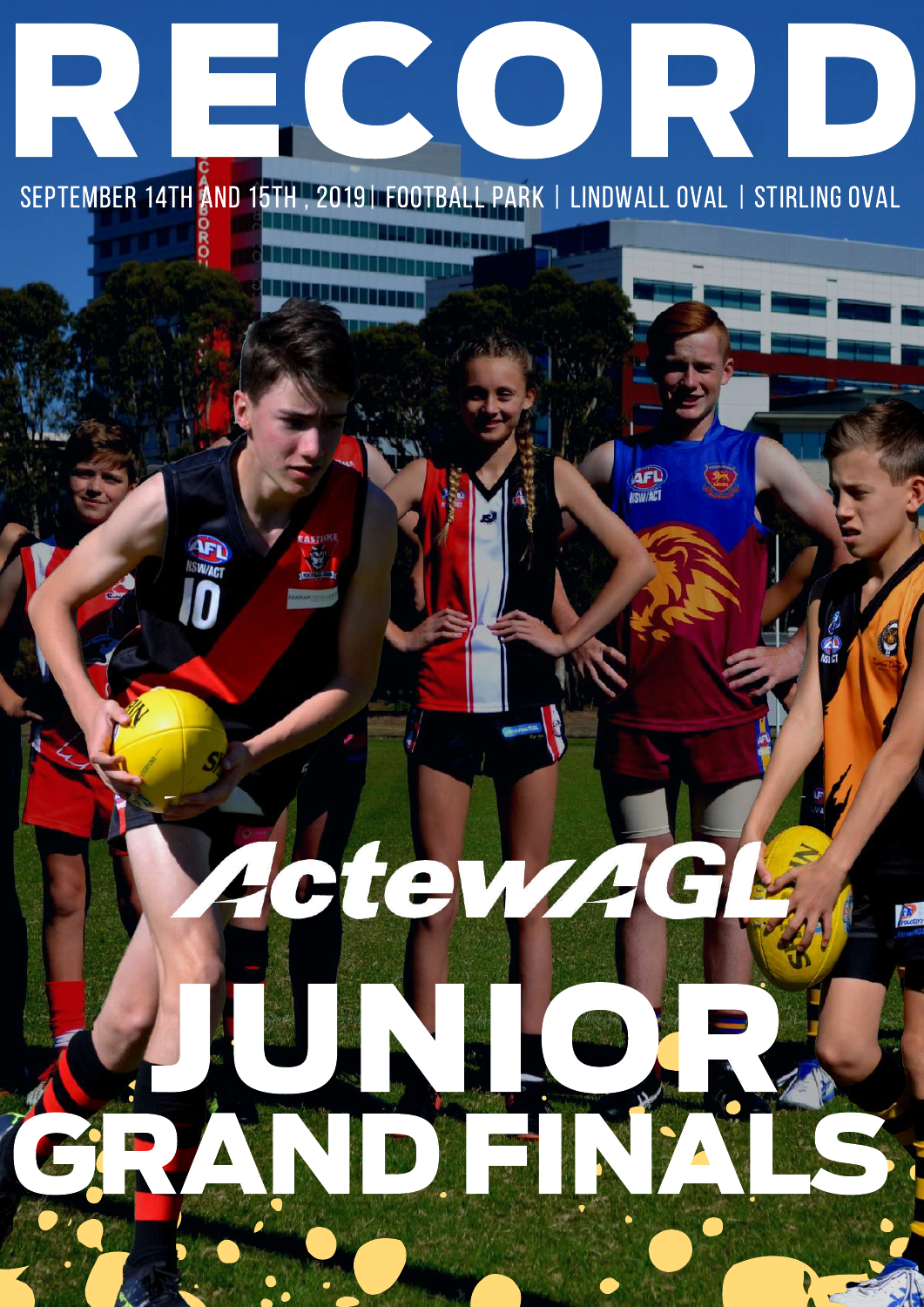## UMPIRE APPOINTMENTS

### CONGRATULATIONS AND GOOD LUCK!

**Under 11 Mixed Eastlake Red v Eastlake Black - Lindwall Oval** FIELD: Cameron Werner & Patrick O`Leary BOUNDARY: Max Barnes & Jacob Scholtens GOAL: Scott Crowley & Jamie Colwill

**Under 11 Mixed Gungahlin Black v Magpies Juniors - Stirling Oval** FIELD: Joah Hinchcliffe & Geroge Wawn BOUNDARY: Max Allen & Max Smith GOAL: Peter Thomson & Graeme Matthew

**Under 12 Mixed Ainslie Tricolours v Marist College - Lindwall Oval** FIELD: Philip Cox & Kim Paterson BOUNDARY: Royce Miitze & Thomas Boxall GOAL: Jeremy Milner & Danni Pring

**Under 13 Mixed**

**Gungahlin Jets v Weston Creek Wildcats - Stirling Oval**

FIELD: Ben Van Der Platt & Murray Hodge-Neill BOUNDARY: Adi Bolitho & Tully Froggatt GOAL: Peter Thomson & Graeme Matthew

#### **Under 13 Mixed**

**Magpies Juniors v Eastlake Red - Lindwall Oval** FIELD: James Vandermee & Quinn Dyson BOUNDARY: Ronald Holden & Sophie Williams GOAL: James Ansell & James Begley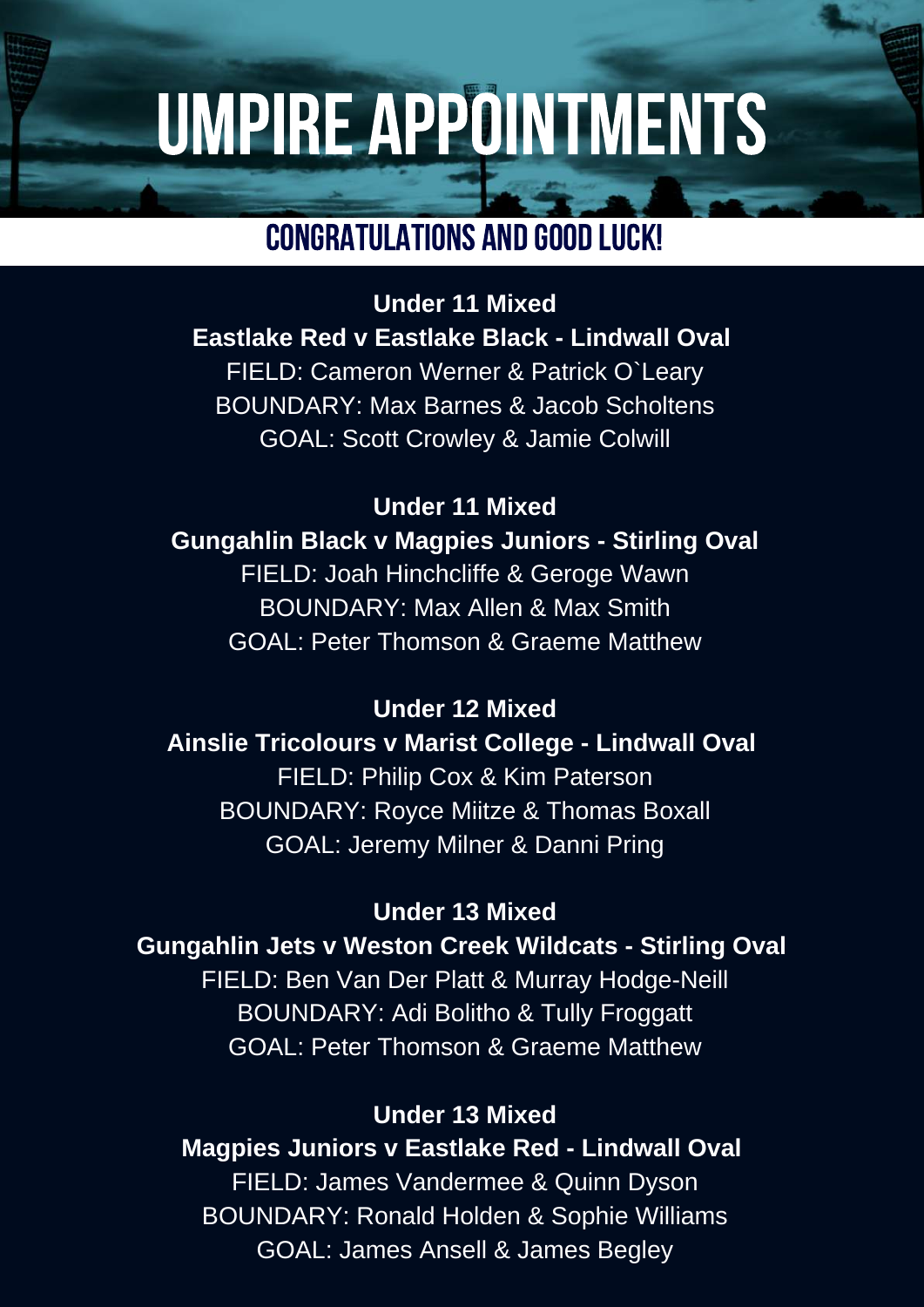# UMPIRE APPOINTMENTS

### CONGRATULATIONS AND GOOD LUCK!

**Under 14 Mixed Gungahlin Jets v Magpies Juniors - Football Park** FIELD: Pierce Brennan & Steven Magnussen BOUNDARY: Des McRedmond & Jonah Mielens GOAL: Robert Lightbody & Anna Lashko

**Under 15 Boys Marist College v Queanbeyan Tigers - Football Park** FIELD Joel Kelly, Ryan Stilwell & Robert Dillon BOUNDARY Scott Gurney & Cody Gurney GOAL: Peter Thomson & Robert Lightbody

#### **Under 17 Boys**

#### **Magpies Juniors v Ainslie Red - Football Park**

FIELD: Nathaniel Loorham & Damian Hill BOUNDARY: Connor Hill & Thomas Beesley GOAL: Jordan Coggin & Mark Seaman



## PROUDLY SUPPORTING OUR UMPIRES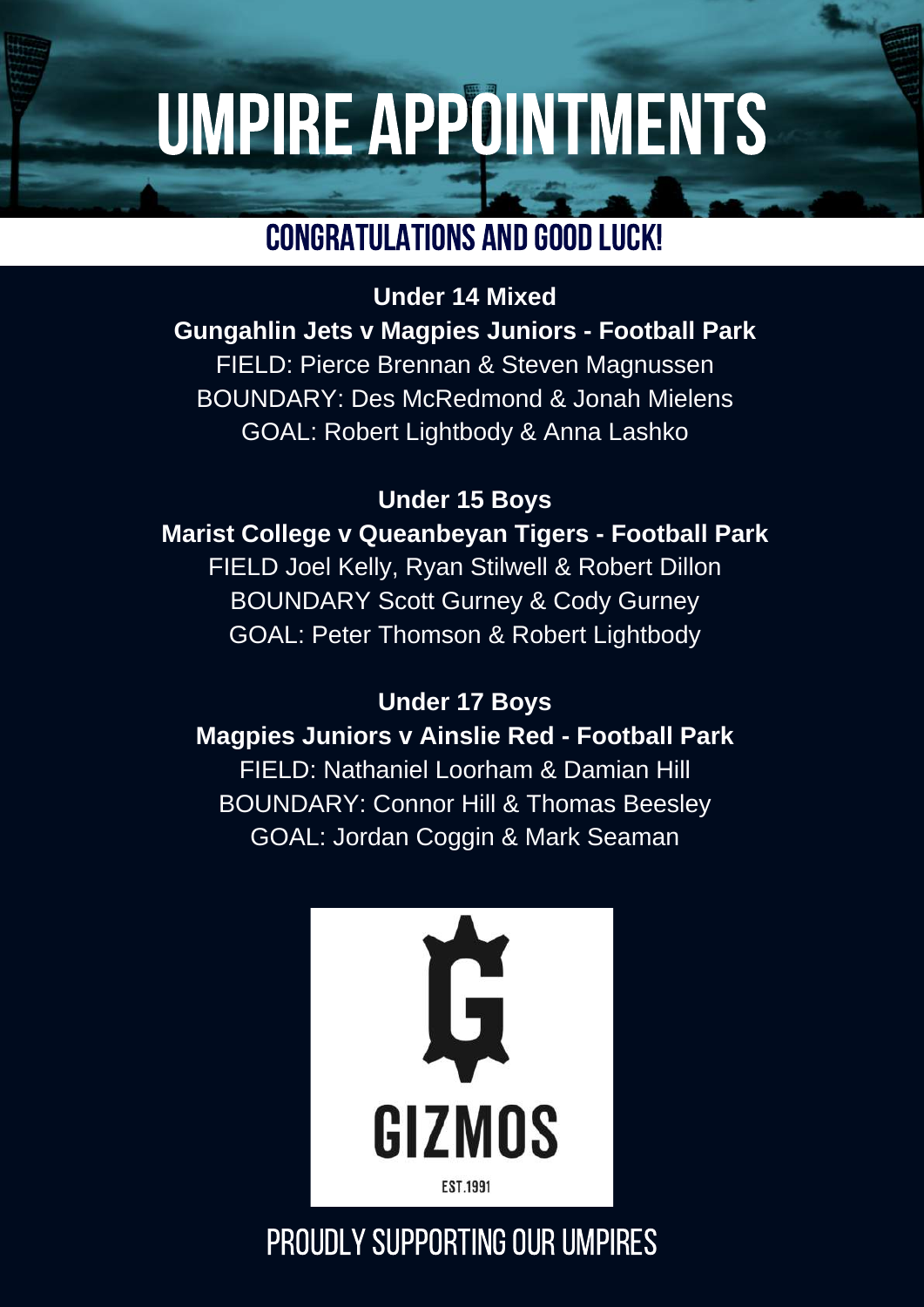## UMPIRE APPOINTMENTS

### CONGRATULATIONS AND GOOD LUCK!

**Under 12 Girls Gungahlin Jets v Eastlake Demons - Lindwall Oval** FIELD: Davis Shute & Ryan McKenzie BOUNDARY: Charlie Patterson & Hannah Randall GOAL: Jamie Colwill & James Begley

**Under 12 Girls Tuggeranong Lions v Ainslie Red - Lindwall Oval** FIELD: Corey O`Leary & Trent Yates BOUNDARY: Xavier Buckley & Jack Dickie GOAL: Glen Dickie & James Begley

**Under 14 Girls Eastlake Black v Magpies Juniors - Football Park** FIELD: Jacob Archbold & Taj De Montis BOUNDARY: Nathan Stilwell & Oscar Crowley GOAL: Emma Loaney & Danni Pring

**Under 16 Girls Magpies Juniors v Ainslie Black - Football Park** FIELD: William Cattle & Ben Rankin BOUNDARY: Jacob Davill & James Vandermee GOAL: Rod Burns & Jeremy Milner

**Rising Stars Women`s**

**Queanbeyan Tigers v Ainslie Tricolours - Football Park** FIELD: Jonothan Silver & Daniel Irvine BOUNDARY: Xander Tuan & Alice Collins GOAL: Jerome Murillo & Anna Lashko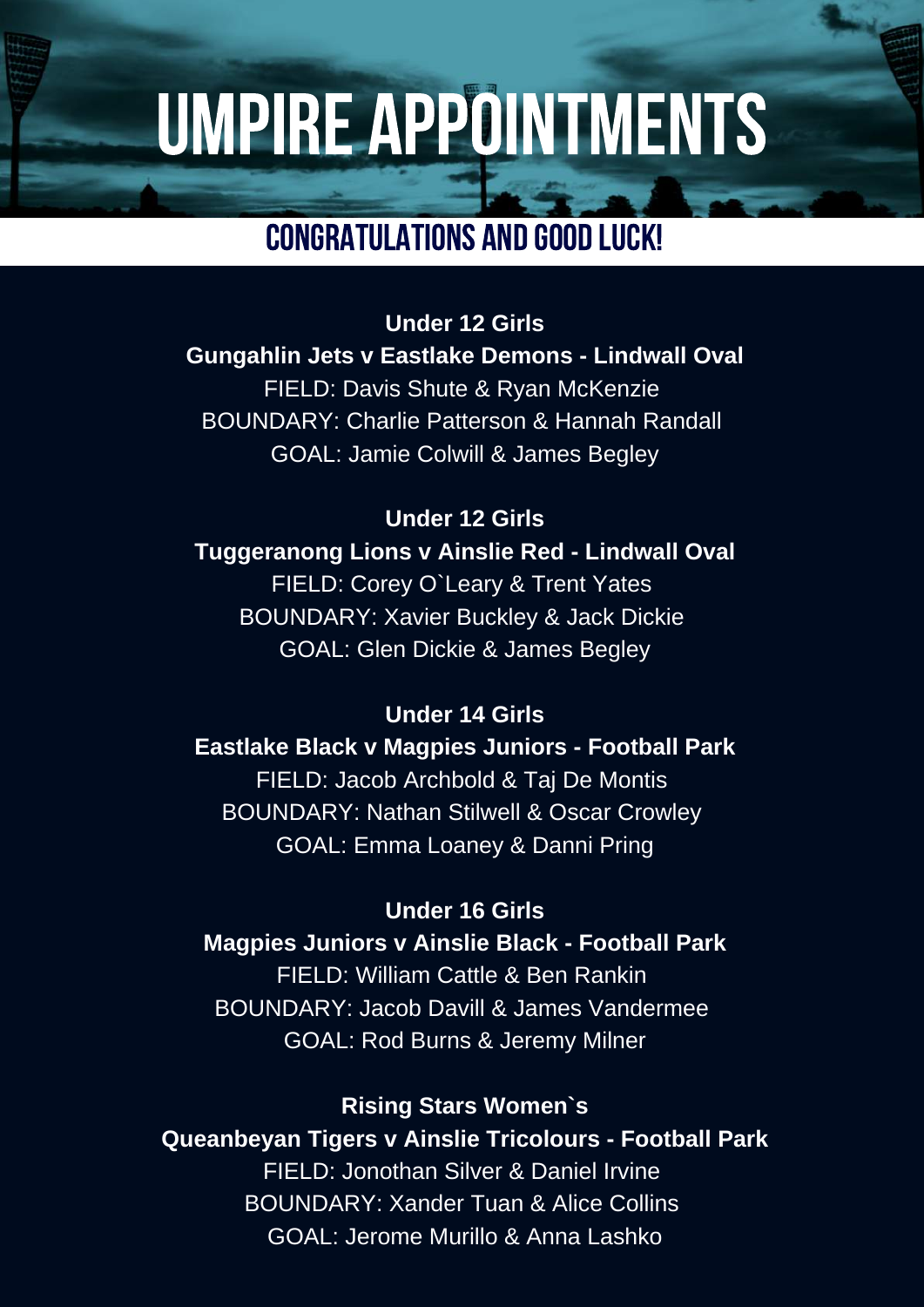## ACTEW AGLJUNIOR AWARDS

### CONGRATULATIONS!

**Under 11's Mixed Best and Fairest** Nicholas Stephenson (Marist College) - Lincoln Asaris (Queanbeyan Tigers)

**Under 12's Mixed Best and Fairest** James Eppelstun (Queanbeyan Tigers) - Alexander Churches (Magpies Juniors)

> **Under 13's Mixed Best and Fairest** Riley Hamilton (Ainslie Black)

> **Under 14's Mixed Best and Fairest** Marcus Ungar (Eastlake Demons)

**Under 15's Boys Best and Fairest** Lachlan Fitzpatrick (Queanbeyan Tigers)

#### **Under 17's Boys Best and Fairest**

Rex Donald (Eastlake Black) - Thomas Simpson (Magpies Juniors) Addison Vincent (Magpies Juniors)

#### **Under 12's Girls Best and Fairest**

Billie Hamilton (Ainslie Red) - Maggie Robinson (Queanbeyan Tigers)

**Under 14's Girls Best and Fairest** Sophia de Castella (Ainslie Black)

**Under 16's Girls Best and Fairest** Georgia Jaques (Ainslie Red)

**CareSuper Rising Stars Women's Best and Fairest**

Cynthia Hamilton (Queanbeyan Tigers)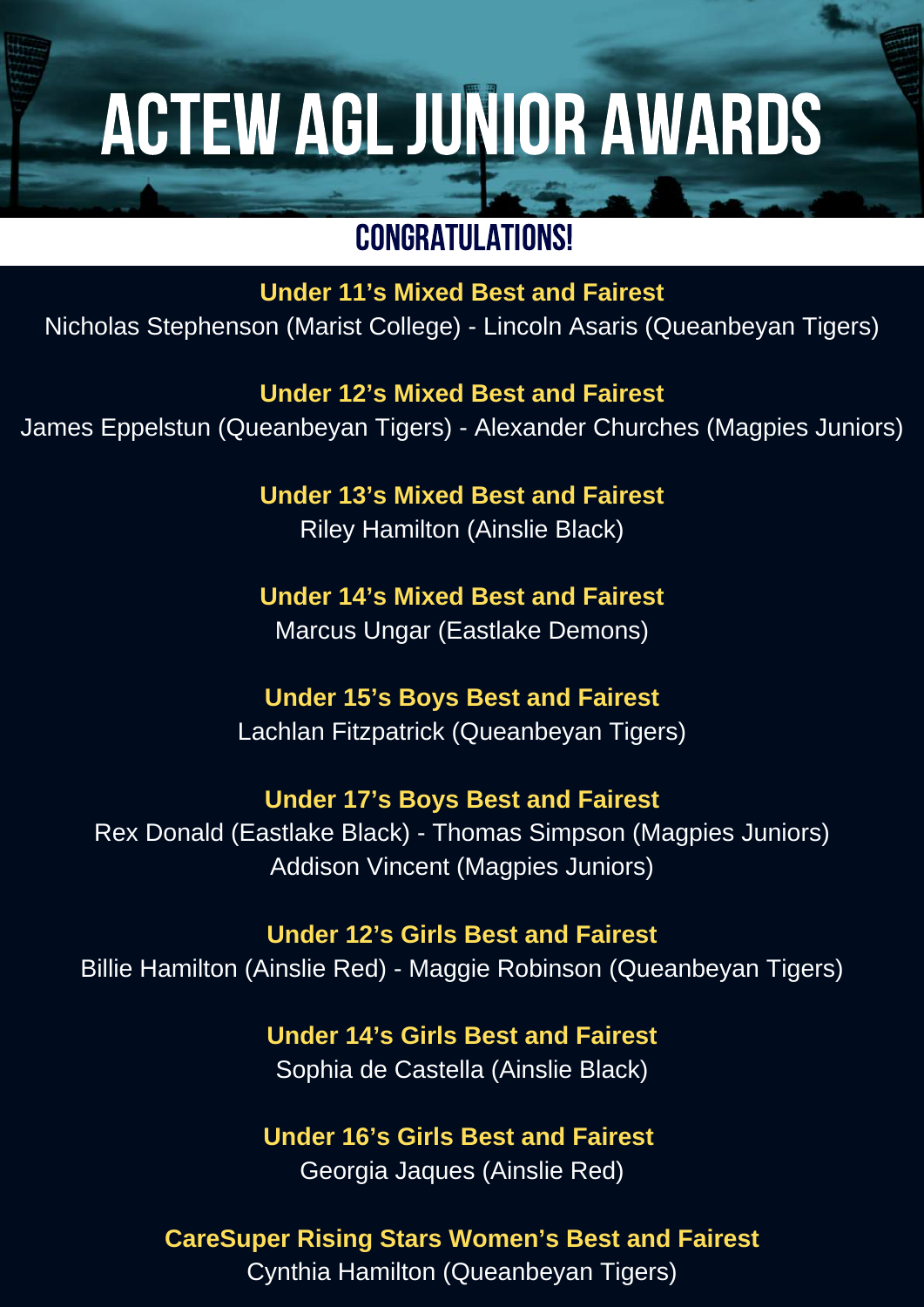## ACTEW AGLJUNIOR AWARDS

### CONGRATULATIONS!

**Best First Year Umpire** George Wawn

#### **Most Improved Umpire**

James Vandermee

#### **Most Dedicated Umpire**

Steven Magnussen

#### **Junior Umpire of the Year** Ryan Stilwell

#### **Junior Player of the Year**

Sophia de Castella (Ainslie Black)

#### **Auskick Coordinator of the Year** Steve Coad (Tuggeranong Bulldogs)

#### **Prime Ministers Award - Club Of The Year** Weston Creek Molonglo Wildcats

**Coach of the Year** Marcus Broers (Weston Creek Molonglo Wildcats)

#### **AFL NSW/ACT Volunteer of the Year**

Terry Pink (Tuggeranong Bulldogs)